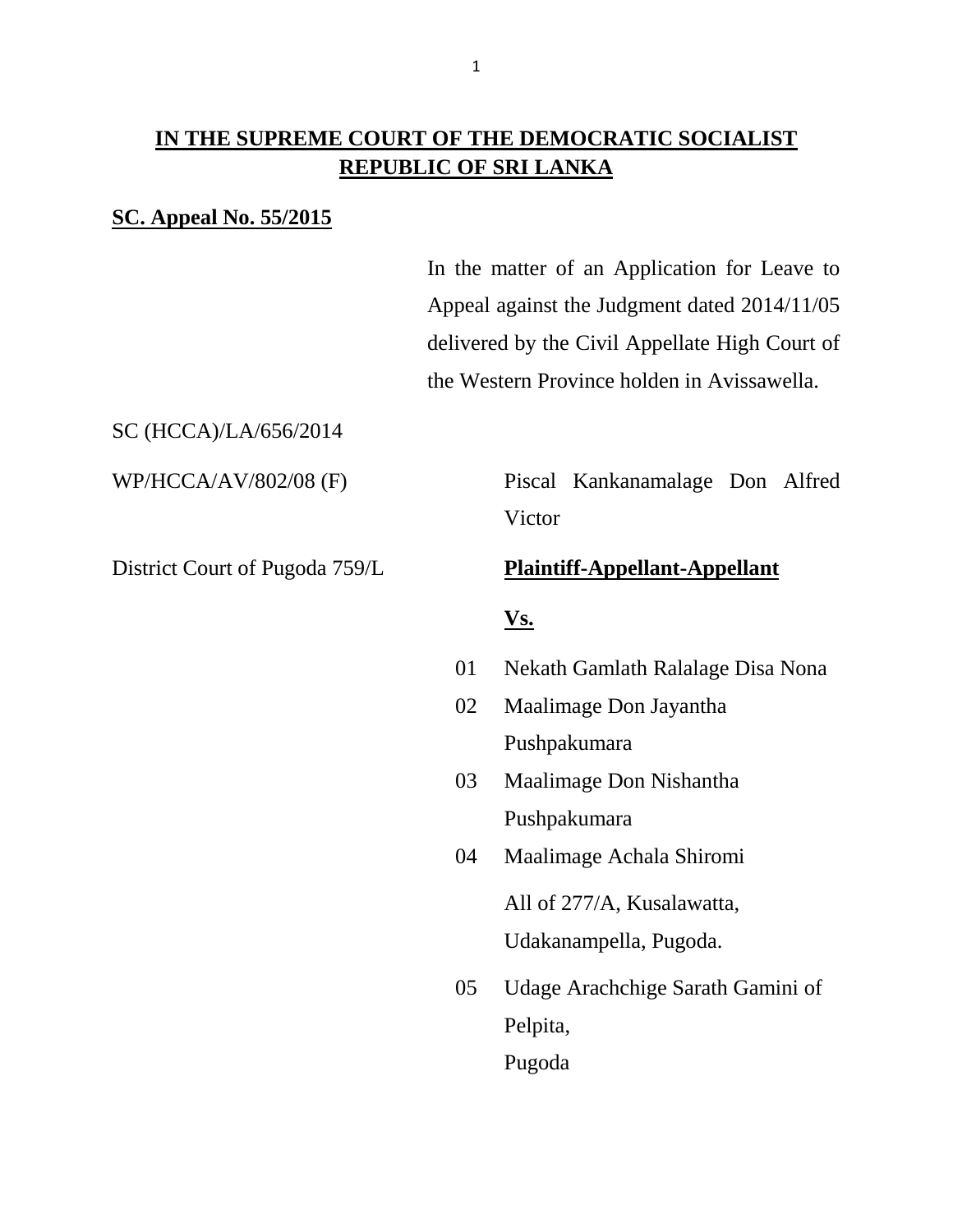# **Defendants-Respondents-**

## **Respondents**

| <b>BEFORE</b> | Sisira J De Abrew J                                               |
|---------------|-------------------------------------------------------------------|
|               | Ani Gooneratne J                                                  |
|               | Prasnna Jayawardena PC J                                          |
|               |                                                                   |
| COUNSEL:      | C Sooriyaarchchi with C Ratnayaka for                             |
|               | the Plaintiff-Appellants-Appellant                                |
|               | Kamal Suneth Perera for the Defendant-Respondent-<br>Respondents. |
|               |                                                                   |

| $\mathcal{L} = \mathcal{L}$           | 31/03/2015 |
|---------------------------------------|------------|
|                                       |            |
|                                       |            |
| the Respondents filed on $\therefore$ | 30/01/2015 |
|                                       |            |
|                                       |            |

ARGUED ON : 2.12.2016.

DECIDED ON : 15.2.2017

#### SISIRA J.DE ABREW J.

 This is an appeal against the judgment of the Civil Appellate High Court wherein Judges of the said High Court affirmed the judgment of the learned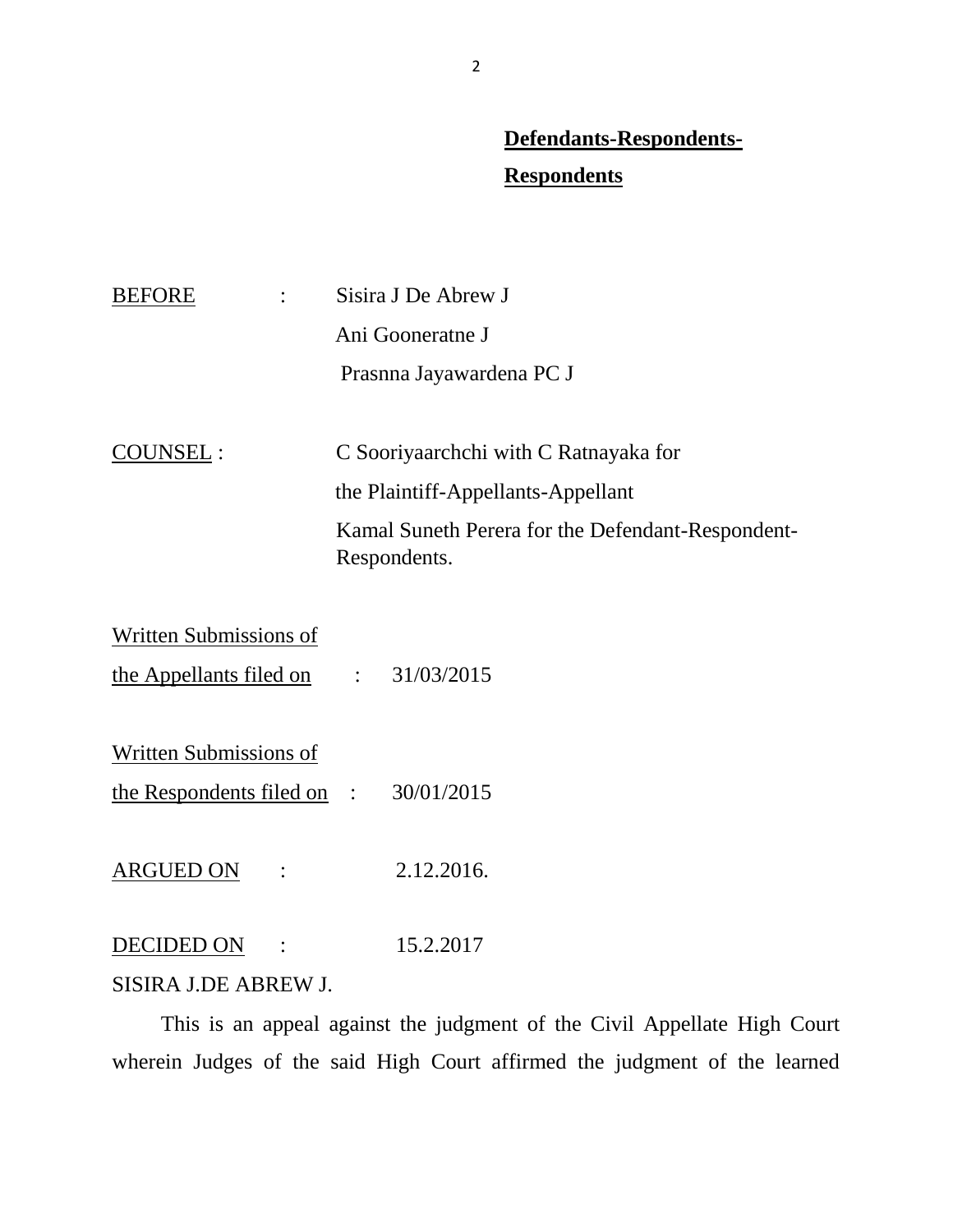District Judge dated 3.8.2007. This court by its order dated 16.3.2015, granted leave to appeal on the following question of law.

"Did the High Court and the District Court err in law when prayer (b) of the Plaint was not granted on 3.8.2017 when deed No.1014 was produced in evidence?"

Facts of this case may be briefly summarized as follows.

Plaintiff-Appellant-Appellant (hereinafter referred to as the Plaintiff-Appellant) instituted action in the District Court of Pugoda against the Defendant-Respondent-Respondents (hereinafter referred to as the Defendant-Respondents) seeking a declaration (i) that deed No.1948 dated 2.6.1996 attested by Romesh Samarakkody Notary Public is a forged and invalid deed and (ii) that deed No.1014 dated 29.12.1994 attested by I M Wimalasena Notary Public is a valid deed. The Defendant-Respondents filed their answer. Both parties also raised issues. But the case was fixed for ex-parte trial as the Attorney-at-Law for the Defendant-Respondents informed court that he had not received instructions from his clients. At the ex-parte trial only the Plaintiff-Appellant gave evidence and closed his case. The learned District Judge by his judgment 3.8.2007, dismissed the case of the Plaintiff-Appellant. At the ex-parte trial the Plaintiff-Appellant did not produce the deed No.1948 referred to above although he challenged the validity of the said deed. The learned District Judge therefore dismissed the case of the Plaintiff-Appellant.

 Learned counsel the Plaintiff-Appellant contended that the learned District Judge fell into grave error when he did not grant the prayer (b) of the Plaint. The Plaintiff-Appellant in prayer (b) of the Plaint, sought a declaration that the deed No.1014 was a valid deed. The deed was produced as P1 at the ex-parte trial. The deed No.1014 attested by I M Wimalasena was executed by the Registrar of the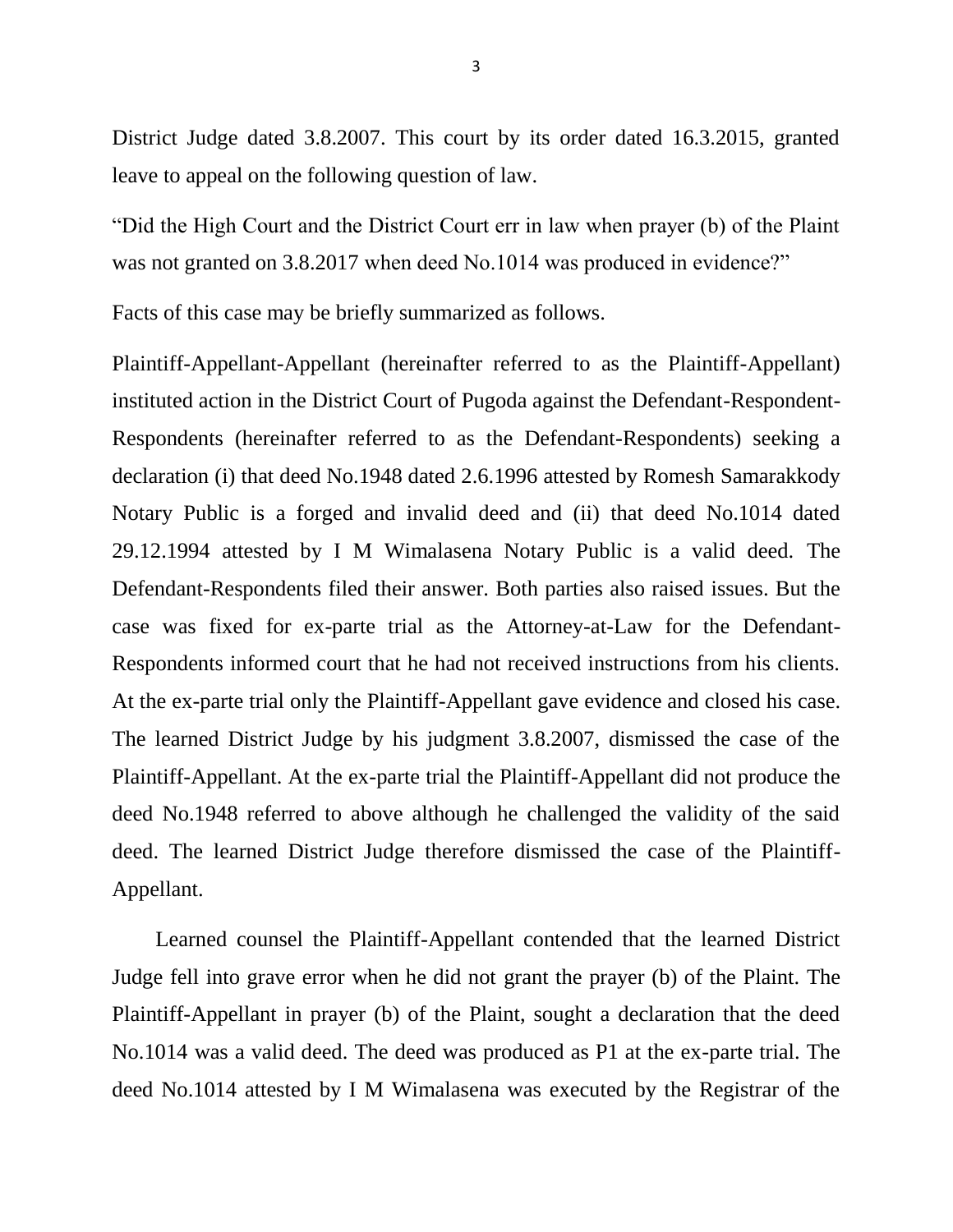District Court of Gampaha in compliance with the judgment and subsequent order of the District Court of Gampaha in case 33995/Money. A perusal of the said deed reveals that the official frank of the Registrar District Court Gampaha has been placed on deed No.1014. On the face of the said deed there do not appear to be any reasons to reject it. The contention of the Defendant-Respondents is that the Plaintiff-Appellant had failed to take steps in terms of Section 68 of the Evidence Ordinance to prove the said deed.

 In Bandaranayake Vs Times of Ceylon [1995] 1SLR 22 this court held as follows:

"Even in an ex parte trial, the judge must act according to law and ensure that the relief claimed is due in fact and in law, and must dismiss the plaintiff's claim if he is not entitled to it. An ex parte judgment cannot be entered without a hearing and an adjudication."

The most important question that must be decided is whether the learned District Judge considered prayer (b) of the Plaint. I now advert to this question. The learned District Judge at the beginning of his judgment states as follows: "The Plaintiff has filed this case to get a declaration that the deed No.1948 dated 2.6.1996 a forged deed." The learned District Judge has not stated, in his judgment, that the Plaintiff also seeks a declaration to the effect that deed No 1014 dated 29.12.1994 attested by IM Wimalasena is a valid deed. The learned District Judge has not given any decision with regard to the prayer (b) of the Plaint. On perusal of the judgment it appears that the learned District Judge has not at all considered the prayer (b) of the Plaint.

When I consider all the above matters, I am of the opinion that the learned District Judge was wrong when he failed to consider prayer (b) of the Plaint.